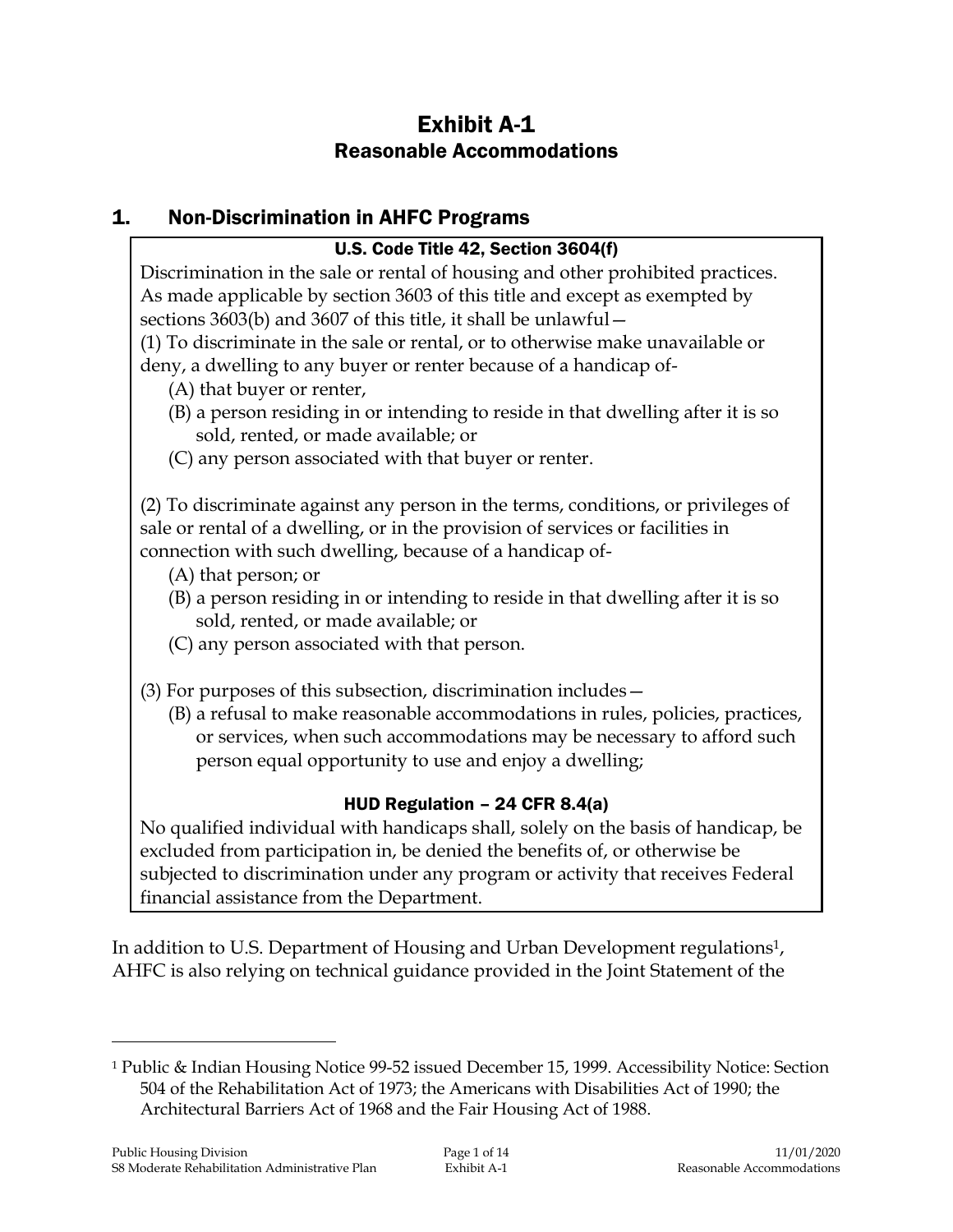Department of Housing and Urban Development and the Department of Justice, Reasonable Accommodations under the Fair Housing Act2.

# 2. Access to Programs or Services

 $\overline{a}$ 

## HUD Regulation – 24 CFR 8.4(b)(2)

For purposes of this part, housing, aids, benefits, and services, to be equally effective, are not required to produce the identical result or level of achievement for individuals with handicaps and non-handicapped persons, but must afford individuals with handicaps equal opportunity to obtain the same result, to gain the same benefit, or to reach the same level of achievement.

## HUD Regulation – 24 CFR 8.4(d)

Recipients shall administer programs and activities receiving Federal financial assistance in the most integrated setting appropriate to the needs of qualified individuals with handicaps.

-Updated with Public & Indian Housing Notice 2002-01 issued January 22, 2002. Accessibility Notice: Section 504 of the Rehabilitation Act of 1973; the Americans with Disabilities Act of 1990; the Architectural Barriers Act of 1968 and the Fair Housing Act of 1988.

-Updated with Public & Indian Housing Notice 2003-31 issued November 26, 2003. Accessibility Notice: Section 504 of the Rehabilitation Act of 1973; the Americans with Disabilities Act of 1990; the Architectural Barriers Act of 1968 and the Fair Housing Act of 1988.

-Updated with Public & Indian Housing Letter L-2007-05 issued September 21, 2007. Reinstatement of Notice PIH 2006-13, Non-Discrimination and Accessibility for Persons with Disabilities.

-Updated with Public & Indian Housing Notice 2010-26 issued July 26, 2010. Non-Discrimination and Accessibility for Persons with Disabilities.

-Public & Indian Housing Notice 2006-13 issued March 8, 2006. Non-Discrimination and Accessibility for Persons with Disabilities.

-Updated with Public & Indian Housing Letter L-2007-05 issued September 21, 2007. Reinstatement of Notice PIH 2006-13, Non-Discrimination and Accessibility for Persons with Disabilities.

-Updated with Public & Indian Housing Notice 2010-26 issued July 26, 2010. Non-Discrimination and Accessibility for Persons with Disabilities.

-Public & Indian Housing Notice 2011-31 and FHEO Notice 2011-1 issued June 13, 2011. Guidance on non-discrimination and equal opportunity requirements for PHAs.

<sup>2</sup> Issued by the U.S. Department of Housing and Urban Development, Office of Fair Housing and Equal Opportunity, May 17, 2004.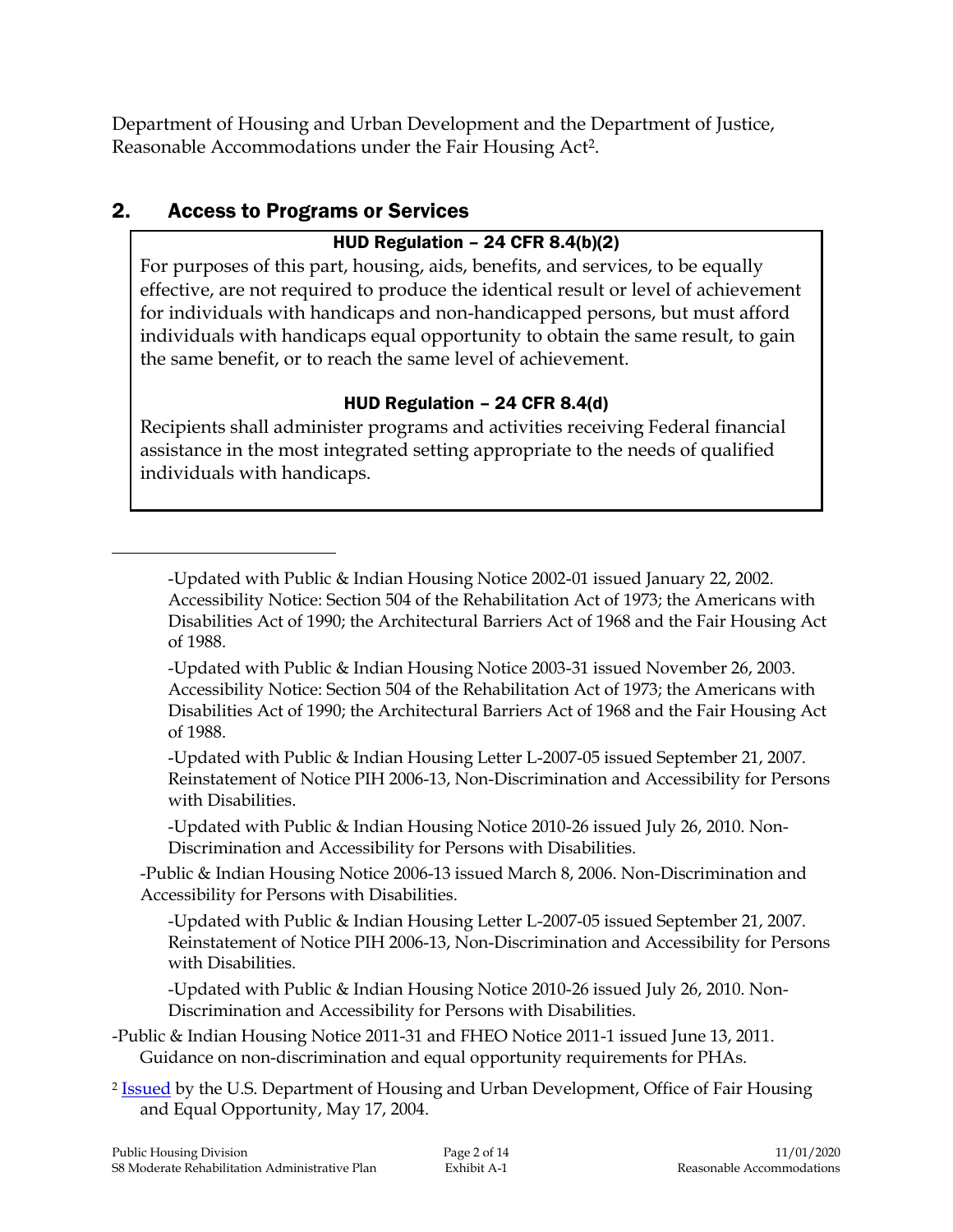#### AHFC Policy

NWA will take all reasonable actions necessary to ensure that persons with disabilities have full access to available resources at the Adelaide Building.

#### HUD Regulation – 24 CFR 8.20

General requirement concerning program accessibility. Except as otherwise provided in  $\S$ §8.21(c)(1), 8.24(a), 8.25, and 8.31, no qualified individual with handicaps shall, because a recipient's facilities are inaccessible to or unusable by individuals with handicaps, be denied the benefits of, be excluded from participation in, or otherwise be subjected to discrimination under any program or activity that receives Federal financial assistance.

(c) Existing non-housing facilities—

(1) General. A recipient shall operate each non-housing program or activity receiving Federal financial assistance so that the program or activity, when viewed in its entirety, is readily accessible to and usable by individuals with handicaps. This paragraph does not—

- (i) Necessarily require a recipient to make each of its existing non-housing facilities accessible to and usable by individuals with handicaps;
- (ii) In the case of historic preservation programs or activities, require the recipient to take any action that would result in a substantial impairment of significant historic features of an historic property; or
- (iii) Require a recipient to take any action that it can demonstrate would result in a fundamental alteration in the nature of its program or activity or in undue financial and administrative burdens. If an action would result in such an alteration or such burdens, the recipient shall take any action that would not result in such an alteration or such burdens but would nevertheless ensure that individuals with handicaps receive the benefits and services of the program or activity.

#### HUD Regulation – 24 CFR 8.24

(a) General. A recipient shall operate each existing housing program or activity receiving Federal financial assistance so that the program or activity, when viewed in its entirety, is readily accessible to and usable by individuals with handicaps. This paragraph does not—

(1) Necessarily require a recipient to make each of its existing facilities accessible to and usable by individuals with handicaps;

(2) Require a recipient to take any action that it can demonstrate would result in a fundamental alteration in the nature of its program or activity or in undue financial and administrative burdens. If an action would result in such an alteration or such burdens, the recipient shall take any action that would not result in such an alteration or such burdens but would nevertheless ensure that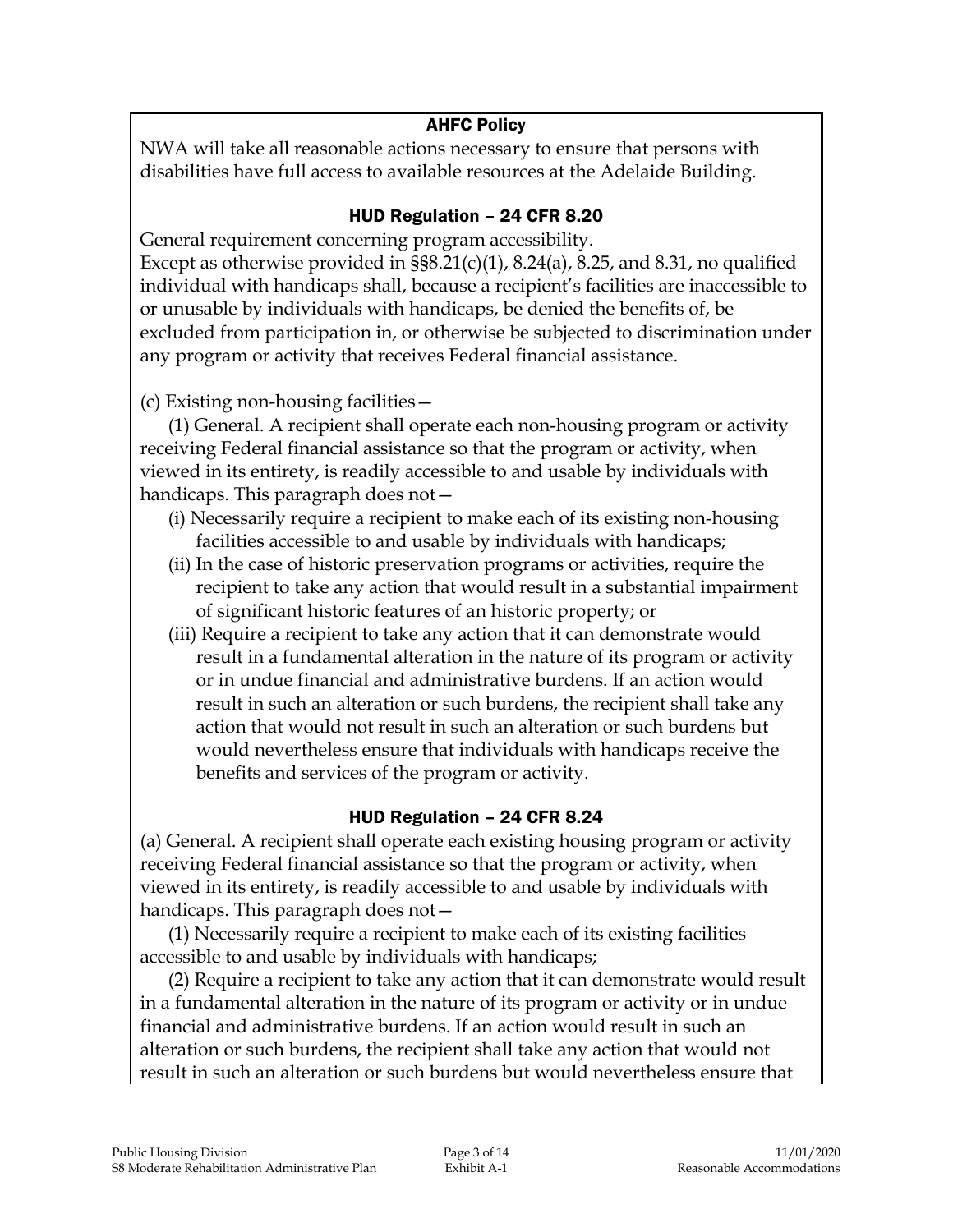individuals with handicaps receive the benefits and services of the program or activity.

# 3. Reasonable Accommodation

## HUD Regulation – 24 CFR 8.11

Reasonable accommodation.

(a) A recipient shall make reasonable accommodation to the known physical or mental limitations of an otherwise qualified applicant with handicaps or employee with handicaps, unless the recipient can demonstrate that the accommodation would impose an undue hardship on the operation of its program.

(c) In determining, under paragraph (a) of this section, whether an accommodation would impose an undue hardship on the operation of a recipient's program, factors to be considered include:

(1) The overall size of the recipient's program with respect to number of employees, number and type of facilities, and size of budget;

(2) The type of the recipient's operation, including the composition and structure of the recipient's workforce; and

(3) The nature and cost of the accommodation needed.

## HUD Regulation – 24 CFR 8.33

A recipient shall modify its housing policies and practices to ensure that these policies and practices do not discriminate, on the basis of handicap, against a qualified individual with handicaps. The recipient may not impose upon individuals with handicaps other policies, such as the prohibition of assistive devices, auxiliary alarms, or guides in housing facilities, that have the effect of limiting the participation of tenants with handicaps in the recipient's federally assisted housing program or activity in violation of this part. Housing policies that the recipient can demonstrate are essential to the housing program or activity will not be regarded as discriminatory within the meaning of this section if modifications to them would result in a fundamental alteration in the nature of the program or activity or undue financial and administrative burdens.

## HUD Regulation – 24 CFR 100.204

Reasonable accommodation.

(a) It shall be unlawful for any person to refuse to make reasonable accommodations in rules, policies, practices, or services, when such accommodations may be necessary to afford a handicapped person equal opportunity to use and enjoy a dwelling unit, including public and common use areas.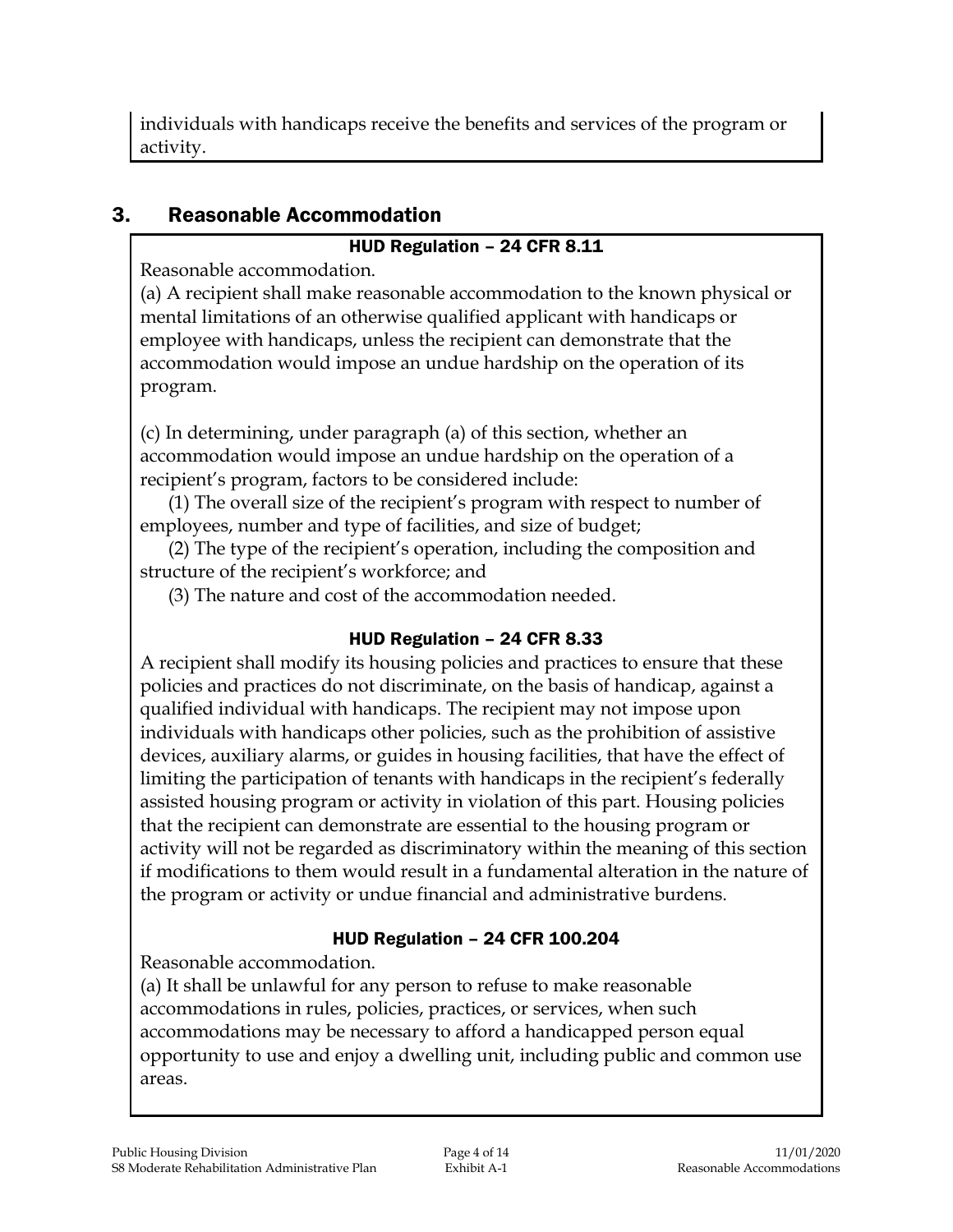## HUD Regulation – 24 CFR 966.7 (Public Housing)

Accommodation of persons with disabilities.

(a) For all aspects of the lease and grievance procedures, a handicapped person shall be provided reasonable accommodation to the extent necessary to provide the handicapped person with an opportunity to use and occupy the dwelling unit equal to a non-handicapped person.

(b) The PHA shall provide a notice to each tenant that the tenant may, at any time during the tenancy, request reasonable accommodation of a handicap of a household member, including reasonable accommodation so that the tenant can meet lease requirements or other requirements of tenancy.

## AHFC Policy

NWA will provide information regarding its reasonable accommodation process to both applicant and participant families.

## 4. Making A Request

## AHFC Policy

A person with a disability may make a reasonable accommodation request any time he or she deems it necessary. A family may request a reasonable accommodation orally or in writing. NWA will respond to all reasonable accommodation requests in a timely manner.

Under the Act, a resident or an applicant for housing makes a reasonable accommodation request whenever he or she makes clear to the housing provider that he or she is requesting an exception, change, or adjustment to a rule, policy, practice, or service because of his or her disability. The family should explain what type of accommodation is requested and, if the need for the accommodation is not readily apparent or not known to the provider, explain the relationship between the requested accommodation and the disability. An applicant or resident is not entitled to receive a reasonable accommodation unless he or she requests one.<sup>3</sup>

# 5. Qualification

 $\overline{a}$ 

In order to qualify for a Reasonable Accommodation (see Definitions section), a person must meet the Fair Housing definition (see Definitions section) of a person with disabilities. A person who meets the Fair Housing definition of a person with disabilities for purposes of a Reasonable Accommodation **does not** automatically

<sup>3</sup> Joint Statement of the Department of Housing and Urban Development and the Department of Justice, Reasonable Accommodations under the Fair Housing Act, May 17, 2004.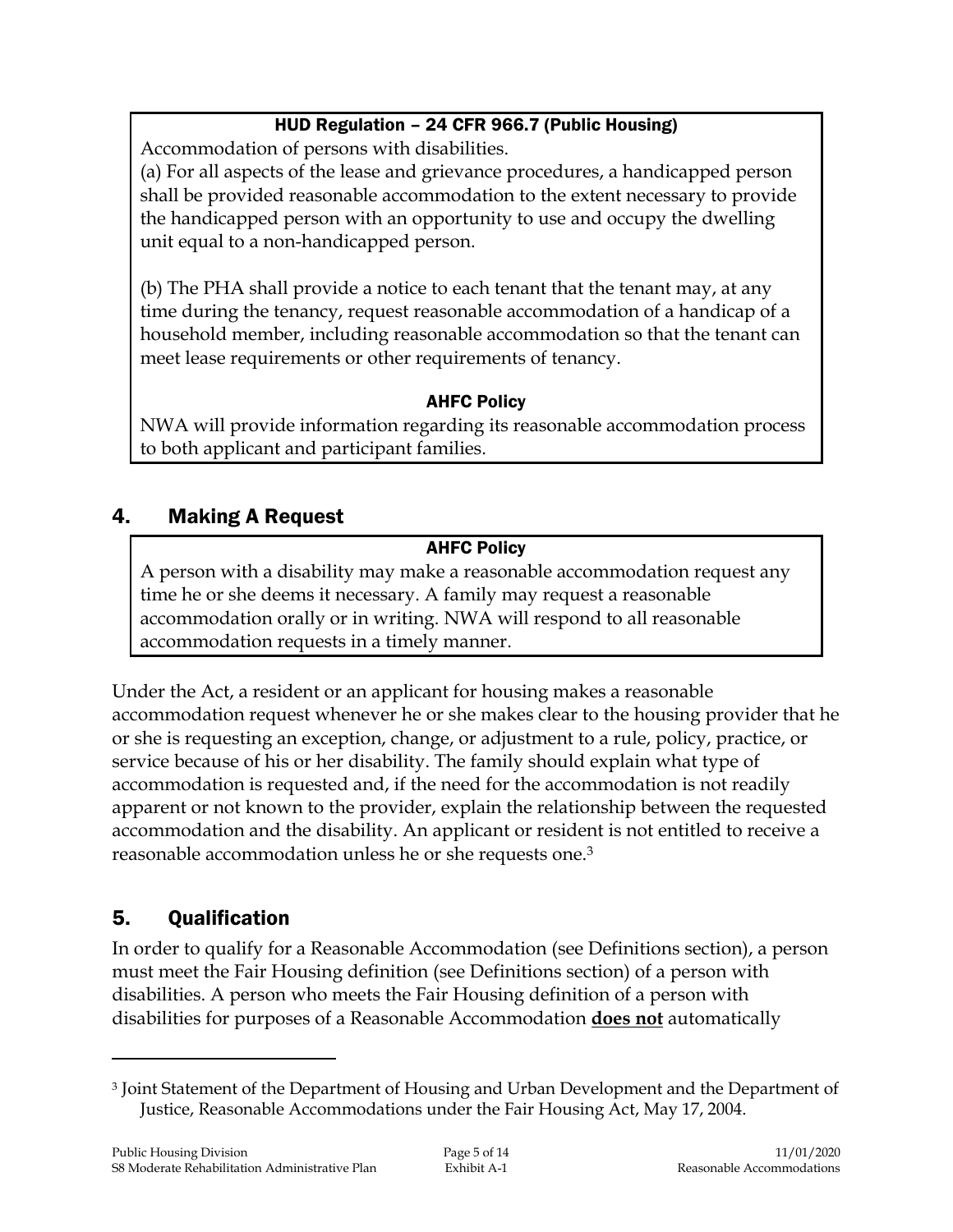qualify as an elderly/disabled household (see the Qualify as a Family exhibit for the definition of an elderly or disabled household).

To qualify for a requested accommodation, an individual must be able to document a nexus between the accommodation and the individual's disability. AHFC may ask for this documentation when the nexus is not clear.

## 5.A Verification of Disability

NWA will establish a policy regarding verification of disability status for various types of reasonable accommodation requests.

### 5.B Denying a Request

## HUD Guidance<sup>4</sup>

A housing provider can deny a request for a reasonable accommodation if the request was not made by or on behalf of a person with a disability or if there is no disability-related need for the accommodation. In addition, a request for a reasonable accommodation may be denied if providing the accommodation is not reasonable – i.e., if it would impose an undue financial and administrative burden on the housing provider or it would fundamentally alter the nature of the provider's operations.

## AHFC Policy

Families may request that the AHFC 504 officer review requests denied by NWA staff.

# 6. Request Types

NWA will establish a procedure covering various types of reasonable accommodation requests and methods for responding.

<sup>4</sup> Joint Statement of the Department of Housing and Urban Development and the Department of Justice, Reasonable Accommodations under the Fair Housing Act, May 17, 2004.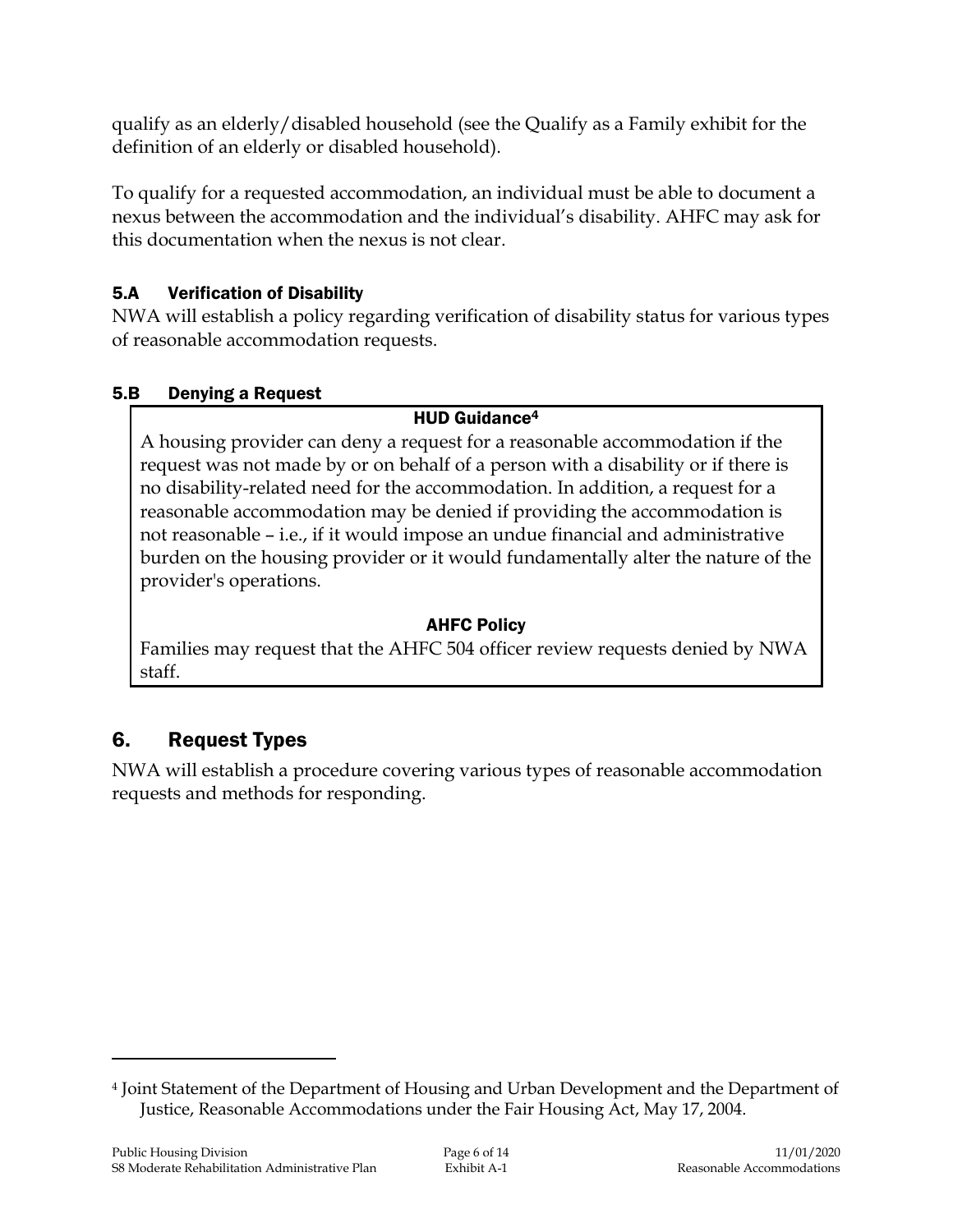#### 6.A Assistive or Service Animal<sup>5</sup>

#### HUD Regulation – 24 CFR 5.303

Exclusion for animals that assist, support, or provide service to persons with disabilities.

(a) This subpart C does not apply to animals that are used to assist, support, or provide service to persons with disabilities. Project owners and PHAs may not apply or enforce any policies established under this subpart against animals that are necessary as a reasonable accommodation to assist, support, or provide service to persons with disabilities. This exclusion applies to animals that reside in projects for the elderly or persons with disabilities, as well as to animals that visit these projects.

#### FHEO Notice 2020-01<sup>6</sup>

**Page 1, Paragraph 1**. This notice explains certain obligations of housing providers under the Fair Housing Act (FHA) with respect to animals that individuals with disabilities may request as reasonable accommodations. There are two types of assistance animals: (1) service animals, and (2) other trained or untrained animals that do work, perform tasks, provide assistance, and/or provide therapeutic emotional support for individuals with disabilities (referred to in this guidance as a "support animal"). Persons with disabilities may request a reasonable accommodation for service animals and other types of assistance animals, including support animals, under the FHA.

The Fair Housing Act (FHA) makes it unlawful for a housing provider to refuse to make a reasonable accommodation that a person with a disability may need in order to have equal opportunity to enjoy and use a dwelling.

<sup>5</sup> Guidance on Documenting an Individual's Need for Assistance Animals in Housing. Issued as part of FHEO Notice 2020-01.

<sup>6</sup> Office of Fair Housing and Equal Opportunity Notice 2020-01 issued January 28, 2020. Assessing a Person's Request to Have an Animal as a Reasonable Accommodation Under the Fair Housing Act.

<sup>-</sup> Supercedes Office of Fair Housing and Equal Opportunity (FHEO) Notice 2013-01 issued April 25, 2013. Service Animals and Assistance Animals for People with Disabilities in Housing and HUD-Funded Programs.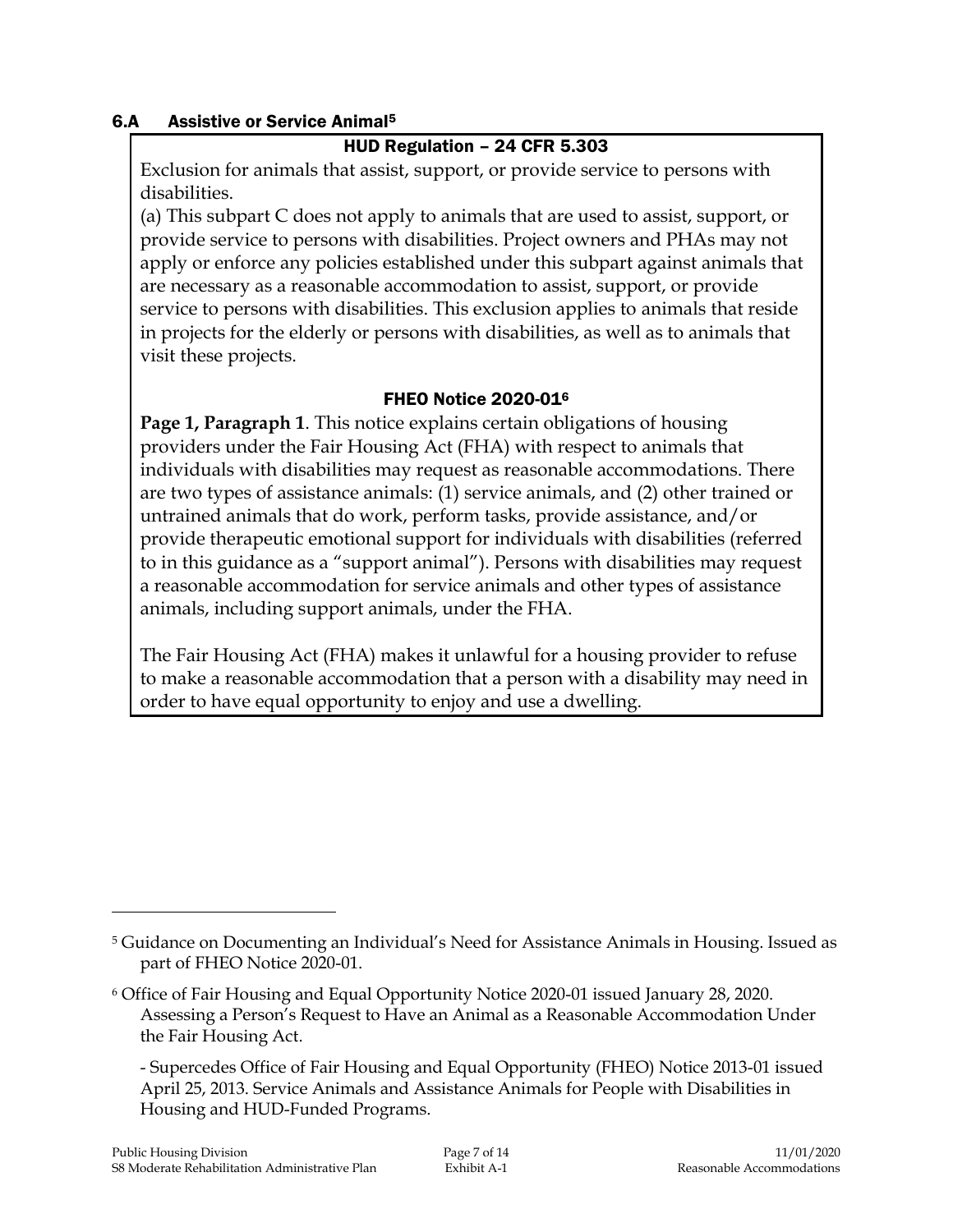#### 6.A.1. RA Requests After the Animal is in the Unit

#### FHEO Notice 2020-01

**Page 8, Part II**. A resident may request a reasonable accommodation either before or after acquiring the assistance animal. An accommodation also may be requested after a housing provider seeks to terminate the resident's lease or tenancy because of the animal's presence, although such timing may create an inference against good faith on the part of the person seeking a reasonable accommodation. However, under the FHA, a person with a disability may make a reasonable accommodation request at any time, and the housing provider must consider the reasonable accommodation request even if the resident made the request after bringing the animal into the housing.

## 6.A.2. Reasons to Possibly Deny an Animal

### FHEO Notice 2020-01

**Page 13, Section V**. The FHA does not require a dwelling to be made available to an individual whose tenancy would constitute a direct threat to the health or safety of other individuals or whose tenancy would result in substantial physical damage to the property of others. A housing provider may, therefore, refuse a reasonable accommodation for an assistance animal if the specific animal poses a direct threat that cannot be eliminated or reduced to an acceptable level through actions the individual takes to maintain or control the animal (e.g., keeping the animal in a secure enclosure).

## 6.A.3. General Assistance Animal Rules

#### FHEO Notice 2020-01

## **Page 14, Section V**.

- 1. Housing providers may not limit the breed or size of a dog used as a service animal or support animal just because of the size or breed but can, as noted, limit based on specific issues with the animal's conduct because it poses a direct threat or a fundamental alteration.
- 2. A housing provider may charge a tenant for damage an assistance animal causes if it is the provider's usual practice to charge for damage caused by tenants (or deduct it from the standard security deposits imposed on all tenants).
- 3. A person with a disability is responsible for feeding, maintaining, providing veterinary care, and controlling his or her assistance animal. The individual may do this on his or her own or with the assistance of family, friends, volunteers, or service providers.

## 6.B Unit with Accessible Features

A family can request a unit with accessible features at any time. A family is required to certify their need for the features when a unit becomes available. Once assigned to a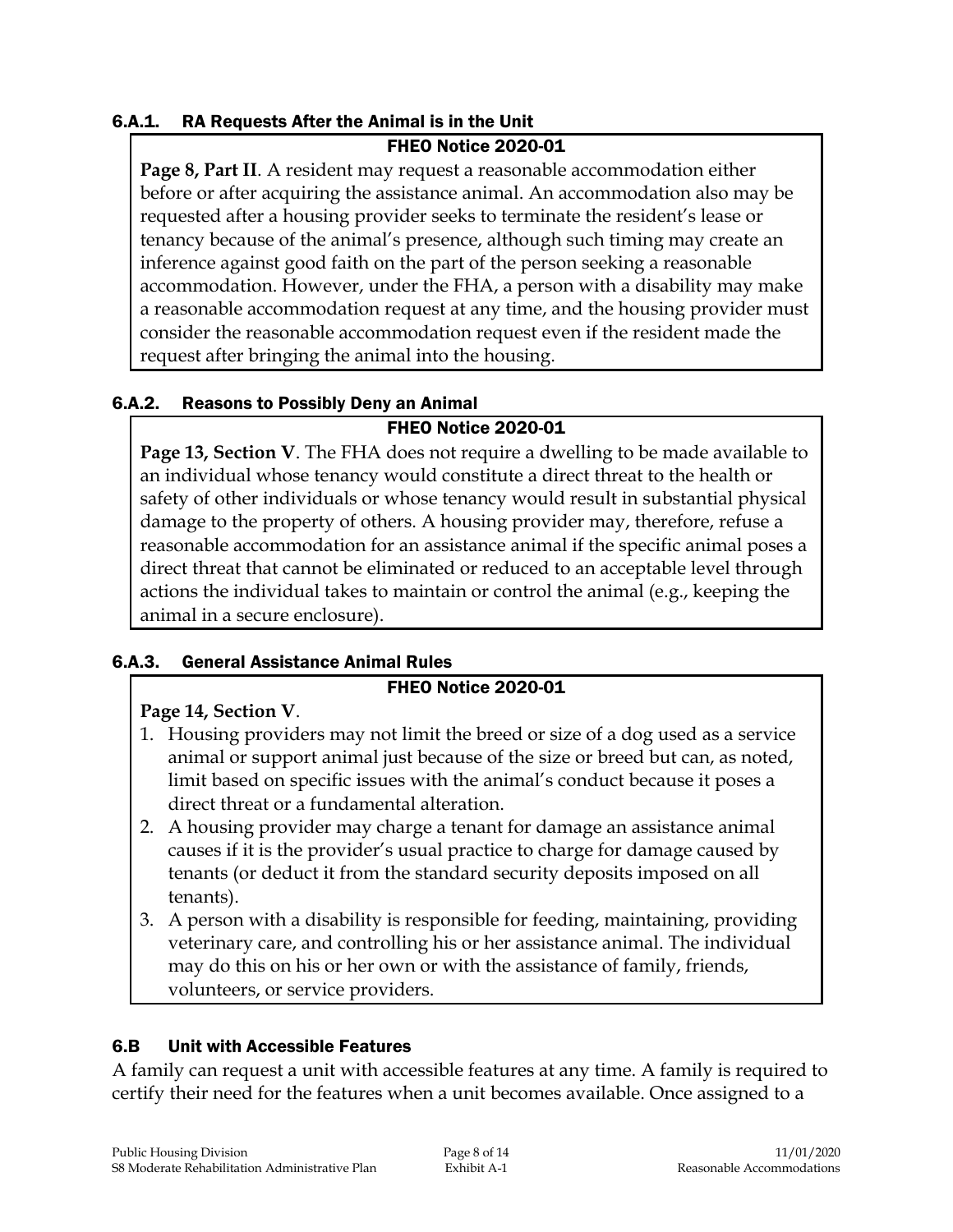unit with accessible features, the family is not required to re-certify their need for the unit.

If in the future the family no longer requires the features, the family may be required to move to allow a family requiring the features to occupy the unit.

## 6.B.1. Reasonable Modification

## HUD Regulation – 24 CFR 100.203

(a) It shall be unlawful for any person to refuse to permit, at the expense of a handicapped person, reasonable modifications of existing premises, occupied or to be occupied by a handicapped person, if the proposed modifications may be necessary to afford the handicapped person full enjoyment of the premises of a dwelling. In the case of a rental, the landlord may, where it is reasonable to do so, condition permission for a modification on the renter agreeing to restore the interior of the premises to the condition that existed before the modification, reasonable wear and tear excepted. The landlord may not increase for handicapped persons any customarily required security deposit. However, where it is necessary in order to ensure with reasonable certainty that funds will be available to pay for the restorations at the end of the tenancy, the landlord may negotiate as part of such a restoration agreement a provision requiring that the tenant pay into an interest bearing escrow account, over a reasonable period, a reasonable amount of money not to exceed the cost of the restorations. The interest in any such account shall accrue to the benefit of the tenant.

(b) A landlord may condition permission for a modification on the renter providing a reasonable description of the proposed modifications as well as reasonable assurances that the work will be done in a workmanlike manner and that any required building permits will be obtained.

# 7. Definitions

## 7.A Accessible

## HUD Regulation – 24 CFR 8.3

Accessible, when used with respect to the design, construction, or alteration of a facility or a portion of a facility other than an individual dwelling unit, means that the facility or portion of the facility when designed, constructed or altered, can be approached, entered, and used by individuals with physical handicaps. The phrase accessible to and usable by is synonymous with accessible.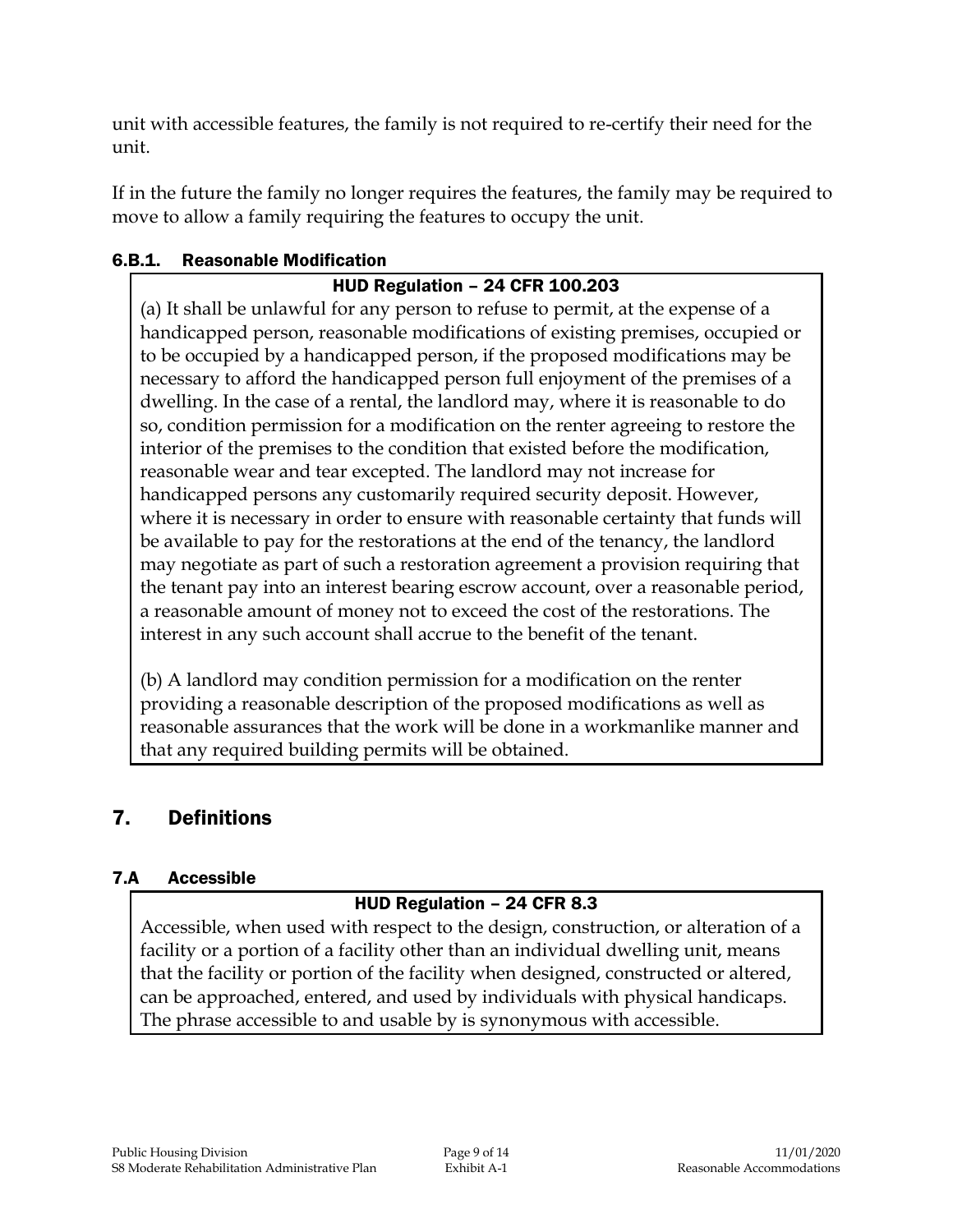#### 7.B Animals Commonly Kept in Households

#### FHEO Notice 2020-01

If the animal is a dog, cat, small bird, rabbit, hamster, gerbil, other rodent, fish, turtle, or other small, domesticated animal that is traditionally kept in the home for pleasure rather than for commercial purposes, then the reasonable accommodation should be granted because the requestor has provided information confirming that there is a disability-related need for the animal. For purposes of this assessment, reptiles (other than turtles), barnyard animals, monkeys, kangaroos, and other non-domesticated animals are not considered common household animals.

#### 7.C Assistance Animal

## FHEO Notice 2020-01

Assistance animals are not pets. They are animals that do work, perform tasks, assist, and/or provide therapeutic emotional support for individuals with disabilities. There are two types of assistance animals: (1) service animals, and (2) other animals that do work, perform tasks, provide assistance, and/or provide therapeutic emotional support for individuals with disabilities (referred to in this guidance as a "support animal"). An animal that does not qualify as a service animal or other type of assistance animal is a pet for purposes of the FHA and may be treated as a pet for purposes of the lease and the housing provider's rules and policies. A housing provider may exclude or charge a fee or deposit for pets in its discretion and subject to local law but not for service animals or other assistance animals.

## 7.D Durable Medical Equipment

Medical supplies that are:

- $\triangleright$  Able to withstand repeated use;
- $\triangleright$  Primarily and customarily used to serve a medical purpose;
- $\triangleright$  Generally not useful to a person in the absence of an illness or injury; and
- $\triangleright$  Appropriate for use in the home.

Durable medical equipment includes such items as walkers, wheelchairs, power scooters, hospital beds, and portable oxygen equipment. Durable medical equipment is also called Home Medical Equipment or Durable Medical Equipment, Prosthetics, Orthotics, and Supplies.

## Durable Medical Equipment **is not**:

- $\triangleright$  Medical supplies that generally are used and then thrown away.
- $\triangleright$  Items that are not appropriate for home use such as a paraffin bath unit or oscillating bed. These items are generally used under supervision in an institutional setting.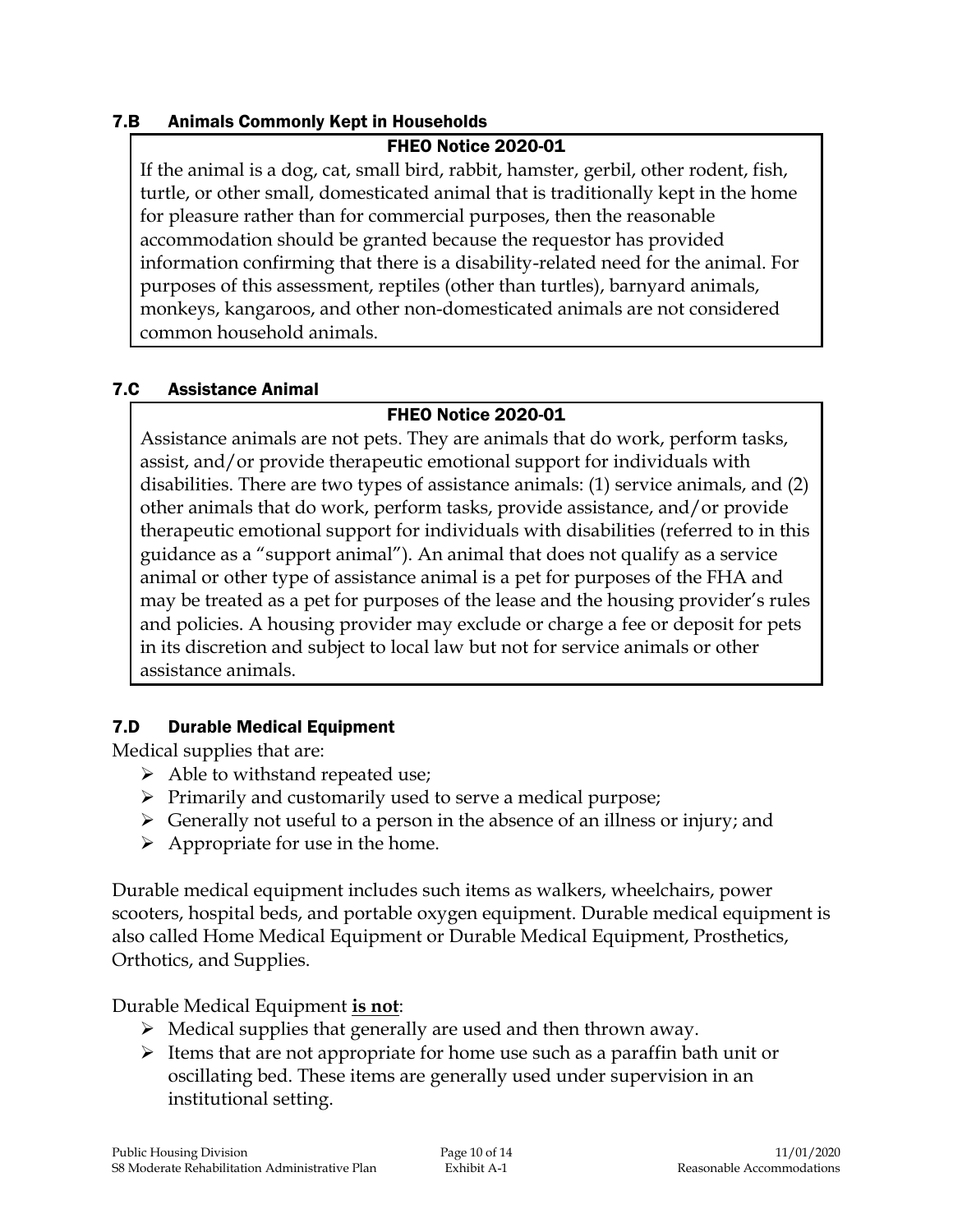- $\triangleright$  To be used primarily outside the home.
- $\triangleright$  For convenience rather than medical use. This includes stairway elevators, grab bars, bathtub/toilet seats, and portable potties – anything that can technically be used by people who have no medical condition.

### 7.E Fundamental Alteration

A "fundamental alteration" is a modification that alters the essential nature of a provider's operations.

#### 7.F Individual with Handicaps

## HUD Regulation – 24 CFR 8.3

Individual with handicaps<sup>7</sup> means any person who has a physical or mental impairment that substantially limits one or more major life activities; has a record of such an impairment; or is regarded as having such an impairment. The term does not include any individual who is an alcoholic or drug abuser whose current use of alcohol or drugs prevents the individual from participating in the program or activity in question, or who participation, by reason of such current alcohol or drug abuse, would constitute a direct threat to property or the safety of others.

(a) Physical or Mental Impairment includes:

(1) Any physiological disorder or condition, cosmetic disfigurement, or anatomical loss affecting one or more of the following body systems: neurological; musculoskeletal; special sense organs; respiratory, including speech organs; cardiovascular; reproductive; digestive; genito-urinary; hemic and lymphatic; skin; and endocrine; or

(2) Any mental or psychological disorder, such as mental retardation, organic brain syndrome, emotional or mental illness, and specific learning disabilities. The term physical or mental impairment includes, but is not limited to, such diseases and conditions as orthopedic, visual, speech and hearing impairments, cerebral palsy, autism, epilepsy, muscular dystrophy, multiple sclerosis, cancer, heart disease, diabetes, mental retardation, emotional illness, drug addiction, and alcoholism.

(b) Major Life Activities means functions such as caring for one's self, performing manual tasks, walking, seeing, hearing, speaking, breathing, learning, and working.

<sup>7</sup> The Fair Housing Act uses the term "handicap" instead of the term "disability." Both terms have the same legal meaning. This document uses the term "disability," which is more generally accepted.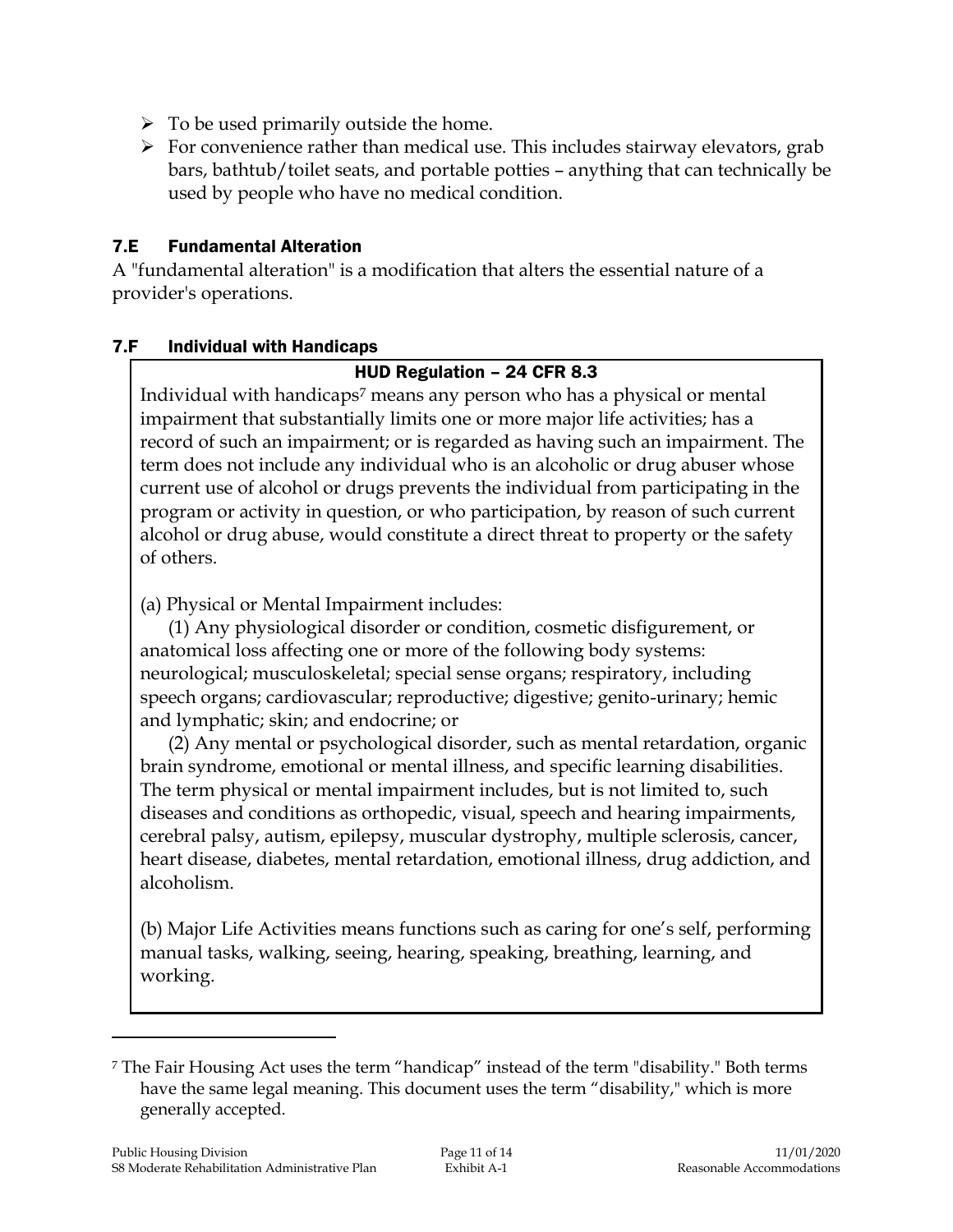(c) Has a Record of Such an Impairment means has a history of, or has been misclassified as having, a mental or physical impairment that substantially limits one or more major life activities.

(d) Is Regarded as Having an Impairment means:

(1) Has a physical or mental impairment that does not substantially limit one or more major life activities but that is treated by a recipient as constituting such a limitation;

(2) Has a physical or mental impairment that substantially limits one or more major life activities only as a result of the attitudes of others toward such impairment; or

(3) Has none of the impairments defined in paragraph (a) of this section but is treated by a recipient as having such an impairment.

## 7.G Nexus

Nexus means an identifiable relationship or connection between two items. To show that a requested accommodation is necessary, the accommodation must have a clear link to the individual's disability.

### 7.H Reasonable Accommodation<sup>8</sup>

A "reasonable accommodation" is a change, exception, or adjustment to a rule, policy, practice, or service that may be necessary for a person with a disability to have an equal opportunity to use and enjoy a dwelling, including public and common use spaces. Since rules, policies, practices, and services may have a different effect on persons with disabilities than on other persons, treating persons with disabilities exactly the same as others will sometimes deny them an equal opportunity to use and enjoy a dwelling. The Act makes it unlawful to refuse to make reasonable accommodations to rules, policies, practices, or services when such accommodations may be necessary to afford persons with disabilities an equal opportunity to use and enjoy a dwelling.

A housing provider may not ordinarily inquire as to the nature and severity of an individual's disability. However, in response to a request for a reasonable accommodation, a housing provider may request reliable disability-related information that:

- 1. is necessary to verify that the person meets the Act's definition of disability,
- 2. describes the needed accommodation, and
- 3. shows the relationship between the person's disability and the need for the requested accommodation.

<sup>8</sup> Joint Statement of the Department of Housing and Urban Development and the Department of Justice, Reasonable Accommodations under the Fair Housing Act.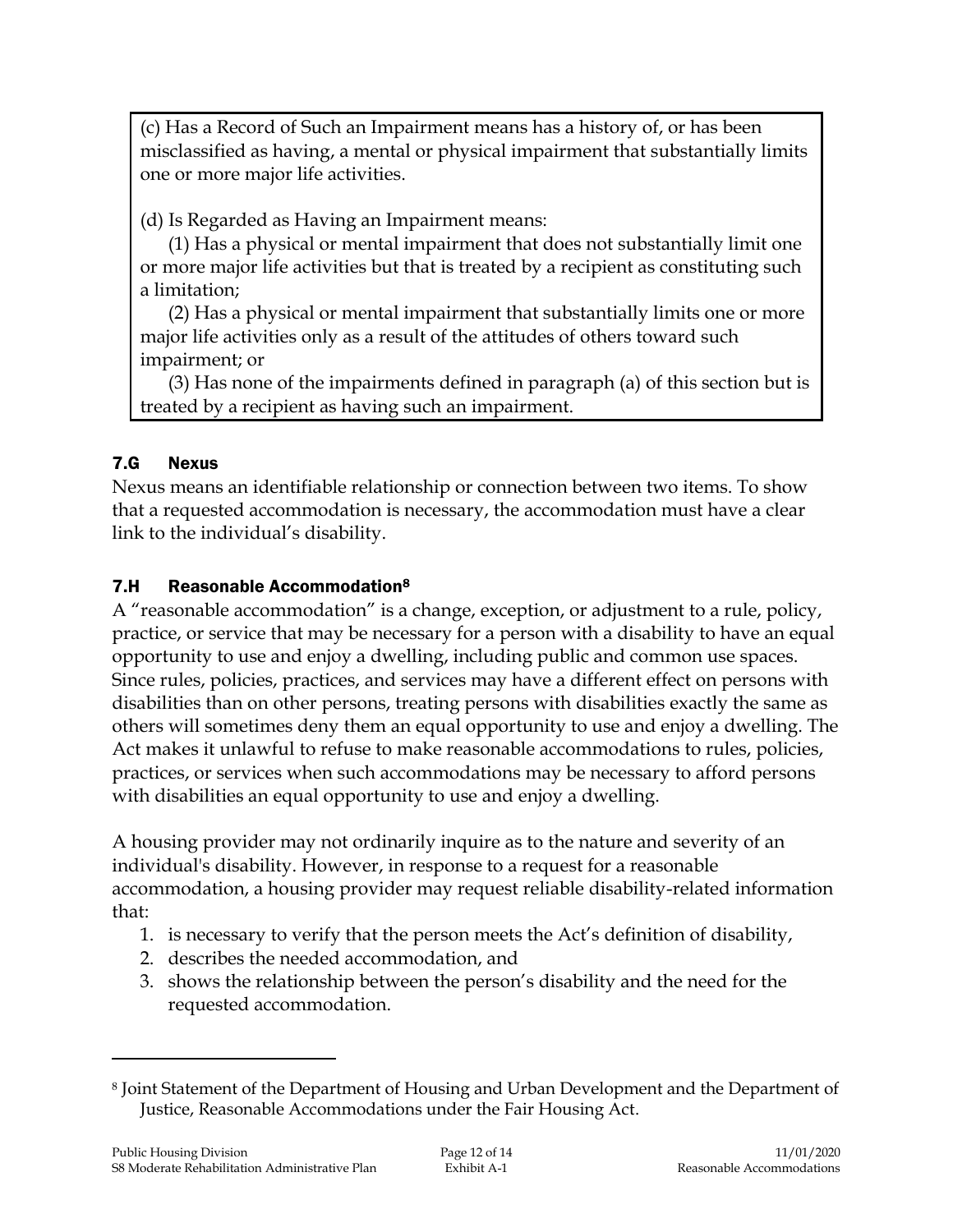#### 7.I Service Animal

#### FHEO Notice 2020-01

Under the ADA, "service animal means any dog that is individually trained to do work or perform tasks for the benefit of an individual with a disability, including a physical, sensory, psychiatric, intellectual, or other mental disability. Other species of animals, whether wild or domestic, trained or untrained, are not service animals for the purposes of this definition. The work or tasks performed by a service animal must be directly related to the individual's disability."

#### 7.J Substantial Impairment

## HUD Regulation – 24 CFR 8.3

Substantial impairment means a significant loss of the integrity of finished materials, design quality, or special character resulting from a permanent alteration.

#### 7.K Unique Animals

### FHEO Notice 2020-01

If the individual is requesting to keep a unique type of animal that is not commonly kept in households as described above, then the requestor has the substantial burden of demonstrating a disability-related therapeutic need for the specific animal or the specific type of animal. The individual is encouraged to submit documentation from a health care professional confirming the need for this animal, which includes information of the type set out in the Guidance on Documenting an Individual's Need for Assistance Animals in Housing<sup>9</sup>. While this guidance does not establish any type of new documentary threshold, the lack of such documentation in many cases may be reasonable grounds for denying a requested accommodation.

#### Reasonable accommodations may be necessary when the need for a unique animal involves unique circumstances …

Examples:

 $\overline{a}$ 

• The animal is individually trained to do work or perform tasks that cannot be performed by a dog.

• Information from a health care professional confirms that: -Allergies prevent the person from using a dog; or -Without the animal, the symptoms or effects of the person's disability will be significantly increased.

• The individual seeks to keep the animal outdoors at a house with a fenced yard where the animal can be appropriately maintained.

<sup>9</sup> FHEO Notice 2020-01 issued January 28, 2020; effective until amended, superseded, or rescinded.